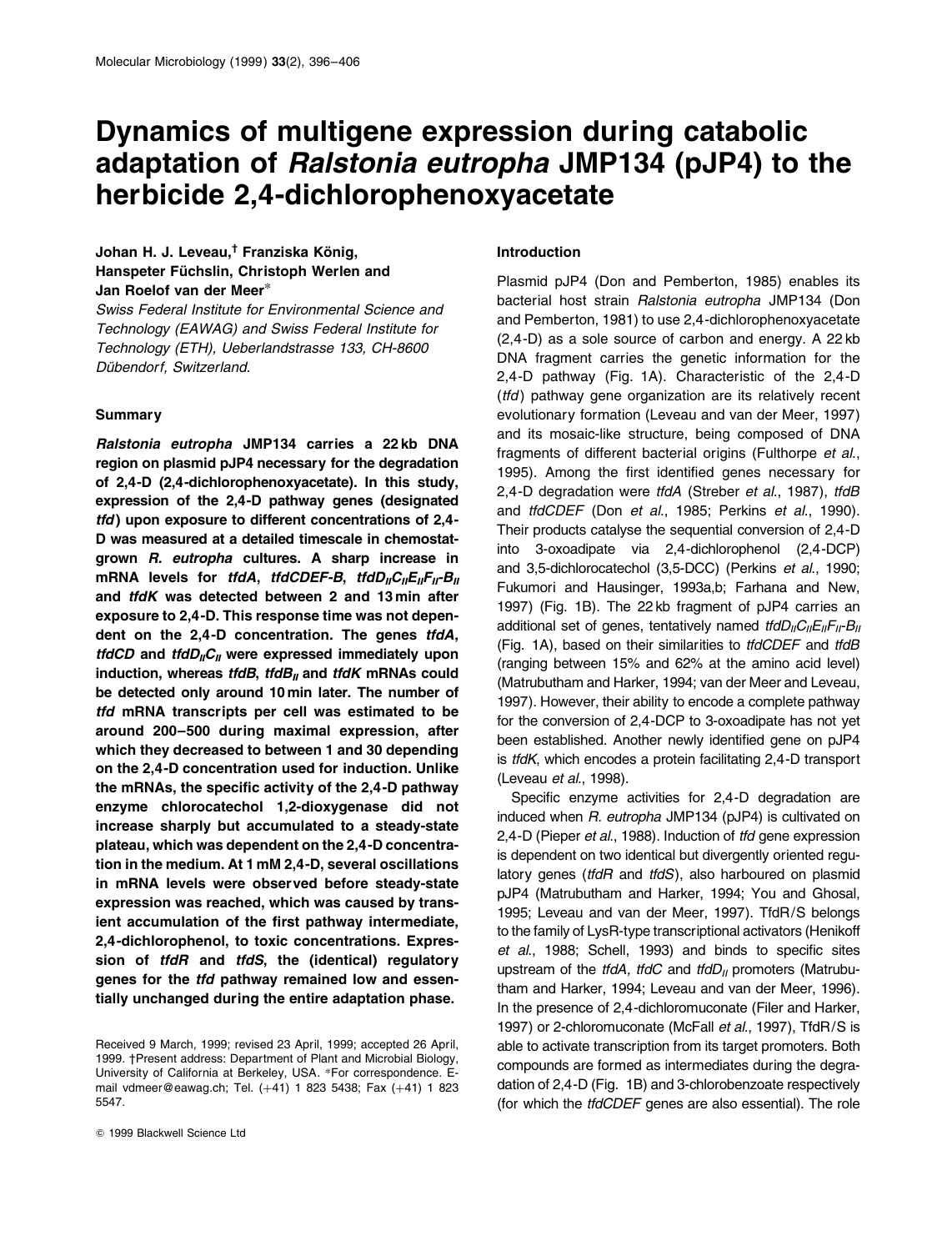

Fig. 1. A. Genetic organization of the tfd genes on plasmid pJP4. The orientation and sizes of the genes are indicated by arrows; the solid line is non-coding pJP4 DNA. The rectangle between tfdK and tfdT represents the IS element ISJP4. Black boxes below the genes indicate locations and sizes of the DNA fragments used for the synthesis of sense and antisense RNA probes; the numbers refer to the corresponding pCBA plasmid constructs (see Experimental procedures). Arrows point to the location and direction of known TfdR/S binding sites. B. 2,4 -D catabolic pathway of R. eutropha JMP134 (pJP4). Below each conversion step, the gene that encodes the responsible enzyme is indicated (2,4 -D, 2,4 -dichlorophenoxy-acetate; 2,4 -DCP, 2,4 -dichlorophenol; 3,5-DCC, 3,5-dichlorocatechol; 2,4 -DCM, 2,4 -dichloromuconate; 3-OA, 3-oxoadipate). 3-OA is further converted to intermediates of the tricarboxylate cycle by chromosomally encoded enzymes.

of 2-chloromuconate as an effector of mRNA synthesis has been demonstrated in vitro with the purified regulatory protein ClcR (which is closely related to TfdR) (McFall et al., 1997). A third regulatory gene on pJP4, tfdT, very similar to *tfdR* and *tfdS*, does not encode a functional protein, as it is insertionally inactivated by the element ISJP4 (Leveau and van der Meer, 1997).

The objective of this study was to investigate the expression of the *tfd* genes upon exposure of R. eutropha JMP134 to 2,4-D. For this purpose, we studied the transient response of *tfd* gene expression and changes in 2,4-D degradation activity (concentrations of 2,4-D, 2,4-DCP and 3,5- DCC, activity of chlorocatechol 1,2-dioxygenase, biomass) during adaptation of chemostat-grown JMP134 cells exposed to different concentrations of 2,4-D. We show that the tfd genes are expressed in concert from promoters present in cis with respect to tfdR (tfdS) and from a promoter located *in trans*. However, significantly later expression of the most distal genes in the *tfd* operons can result in unbalanced cellular physiology. Finally, we demonstrate that, in addition to expression of the previously described tfdA, tfdB, tfdCDEF and tfdK genes, the tfdD<sub>II</sub>C<sub>II</sub>E<sub>II</sub>F<sub>II</sub>B<sub>II</sub> genes are also expressed in the presence of 2,4-D.

## **Results**

# Immediate expression of the tfd genes in response to 2,4-D

Chemostat cultures of R. eutropha JMP134 (pJP4) were grown to steady state on 20 mM fructose at a growth

rate of  $0.05 h^{-1}$  (13.9 h doubling time). During growth on fructose (i.e. uninduced conditions), relative mRNA levels for the tfd genes were around 1 or less than 1 molecule of each tfd mRNA species for an average R. eutropha cell (Table 1). After the addition of 2,4-D to 0.01, 0.1 or 1 mM, all *tfd* genes became clearly induced (Fig. 2), except for *tfdR* (*tfdS*) and *tfdT* (not shown). For highly expressed genes such as tfdC or tfdA, peak levels up to 400 mRNA molecules per cell were reached, whereas for others (e.g. tfd $E_{II}$ , tfd $F_{II}$  or tfdK), mRNA levels did not reach above 100 (Table 1). Expression of the second tfd cluster (i.e. tfdD<sub>II</sub> to tfdK) was also activated. After 1 h (for  $10 \mu$ M and  $0.1 \text{ mM}$  2,4-D), tfd mRNA levels decreased again to lower values and remained more or less constant afterwards (tested up to 180h after shifting). Hybridization of total RNAs with a probe for the 16S rRNA revealed similar expression levels during all phases, indicating that the activation of the tfd genes is a specific response to the addition of  $2,4$ -D (not shown).

The detailed timescale of mRNA sampling allowed us to observe small differences in the accumulation of tfd transcripts. For example, tfdA mRNA was detected up to 10 min earlier than that of tfdB or tfdK (Fig. 3A). Of all tfd genes, tfdA, tfdCD and tfd $C_{II}$  were expressed the fastest, whereas accumulation of tfdE, tfdF, tfdE<sub>II</sub> or tfdF<sub>II</sub> mRNA was detected about 5 min later. Interestingly, the maximum levels of mRNA did not show significant differences between shifts performed at 1 mM or 0.1 mM 2,4- D (Table 1). However, the duration of maximal mRNA expression after the 1 mM shift was prolonged (Fig. 3).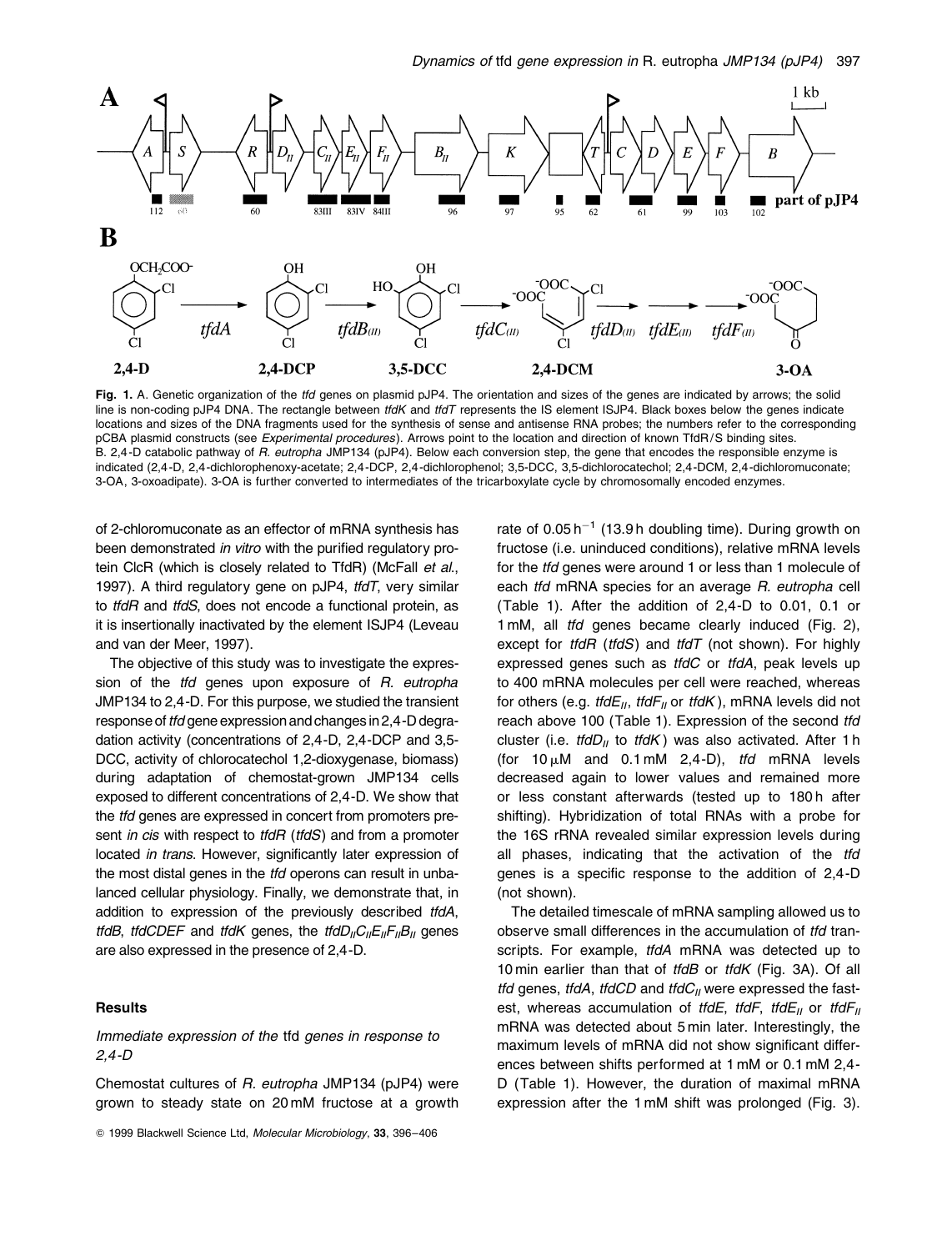| Gene         | Uninduced<br>mRNA level <sup>a</sup> | Steady-state and peak mRNA levels |                                   |                                                |  |
|--------------|--------------------------------------|-----------------------------------|-----------------------------------|------------------------------------------------|--|
|              |                                      | 1 mM 2,4-D                        | $0.1 \text{ mM}$                  | $10 \mu M$                                     |  |
| tfdA         | $0.30 \pm 0.21^b$                    | $16.6 \pm 3.5$<br>$(220 \pm 28)$  | $7.08 \pm 1.34$<br>$(237 \pm 17)$ | $1.67 \pm 0.78$ <sup>c</sup><br>$(112 \pm 15)$ |  |
| tfdR (tfdS)  | $1.86 \pm 1.58$                      | $1.16 \pm 0.60$                   | $0.36 \pm 0.06$                   | NA <sup>d</sup>                                |  |
| tfd $C_{II}$ | $0.61 \pm 0.58$                      | $8.86 \pm 4.41$                   | $1.60 \pm 1.63^c$                 | $1.40 \pm 0.89^e$                              |  |
|              |                                      | $(198 \pm 51)$                    | $(208 \pm 7)$                     | $(109 \pm 23)$                                 |  |
| tfd $E_{II}$ | $0.42 \pm 0.39$                      | $6.2 \pm 2.4$                     | $1.60 \pm 0.77^{\circ}$           | NA                                             |  |
|              |                                      | $(63 \pm 14)$                     | $(89 \pm 19)$                     |                                                |  |
| tfd $F_{II}$ | $1.06 \pm 0.24$                      | $2.07 \pm 0.6$                    | NA.                               | <b>NA</b>                                      |  |
|              |                                      | $(33 \pm 2)$                      |                                   |                                                |  |
| tfd $B_{II}$ | $0.30 \pm 0.19$                      | $14.1 \pm 2.4$                    | $3.7 \pm 1.07$                    | NA                                             |  |
|              |                                      | $(130 \pm 24)$                    | $(116 \pm 20)$                    |                                                |  |
| tfdK         | $0.87 \pm 0.27$                      | $29.2 \pm 10.3$                   | $1.95 \pm 0.65^{\circ}$           | $0.95 \pm 0.19^e$                              |  |
|              |                                      | $(90 \pm 34)$                     | $(65 \pm 13)$                     | $(36.6 \pm 6.8)$                               |  |
| tfdCD        | $0.82 \pm 0.74$                      | $4.26 \pm 1.09$                   | $1.23 \pm 0.45^{\circ}$           | $0.46 \pm 0.15^{\circ}$                        |  |
|              |                                      | $(306 \pm 197)$                   | $(382 \pm 63)$                    | $(140 \pm 4.9)$                                |  |
| tfdE         | $0.46 \pm 0.32$                      | $10.6 \pm 7.66$                   | $1.51 \pm 0.25^{\circ}$           | NA                                             |  |
|              |                                      | $(310 \pm 177)$                   | $(207 \pm 76)$                    |                                                |  |
| tfdF         | $0.93 \pm 0.50$                      | $1.88 \pm 0.99$                   | $0.44 \pm 0.12^e$                 | NA                                             |  |
|              |                                      | $(82 \pm 34)$                     | (143)                             |                                                |  |
| tfdB         | $1.80 \pm 1.72$                      | $8.5 \pm 3.1$                     | $1.31 \pm 0.30^{\circ}$           | NA                                             |  |
|              |                                      | $(98 \pm 22)$                     | $(132 \pm 17)$                    |                                                |  |

a. Uninduced values are averaged from all pulsed shifts (i.e. seven experiments at the three different 2,4 -D concentrations).

**b.** Values given are average relative mRNA levels  $\pm$  average deviation during steady state and at the initial peak maxima (values within brackets). Average relative mRNA levels can be interpreted as the number of mRNA copies for an average cell.

c. Significantly different from the uninduced values within the same experiment.

d. NA, not analysed.

e. Not significantly different from the uninduced values within the same experiment.

After the 10  $\mu$ M 2,4-D shift, however, the peak height of mRNA accumulation was also lower (Table 1). In general, peak levels were lower for transcripts from the genes more distal to the identified TfdR/S binding site (e.g. tfdCD versus tfdF or tfdB) (Fig. 2).

## Northern analysis of the tfd transcripts

Northern analysis of tfd transcripts in total RNAs extracted from the continuously grown cells of R. eutropha also showed very abundant and specific induction upon exposure



Fig. 2. Differences in the response of tfd gene induction to 2,4-D at a 0.1 mM pulsed shift. Shown are changes in mRNA levels during the first 5 h after the pulsed shift (at time = 0) of most tfd genes, except tfdD<sub>II</sub>, which could not be assessed by the biotin-labelled probes, and  $t/dF_{II}$ , which was not measured in the 0.1 mM pulsed shift. Note the different axis for the relative mRNA concentrations of tfdR (tfdS). Open and closed symbols indicate data from two independent experiments. Data for tfdR were composed from all (6) pulsed shift experiments; the dotted line points to the mean transcript level.

© 1999 Blackwell Science Ltd, Molecular Microbiology, 33, 396-406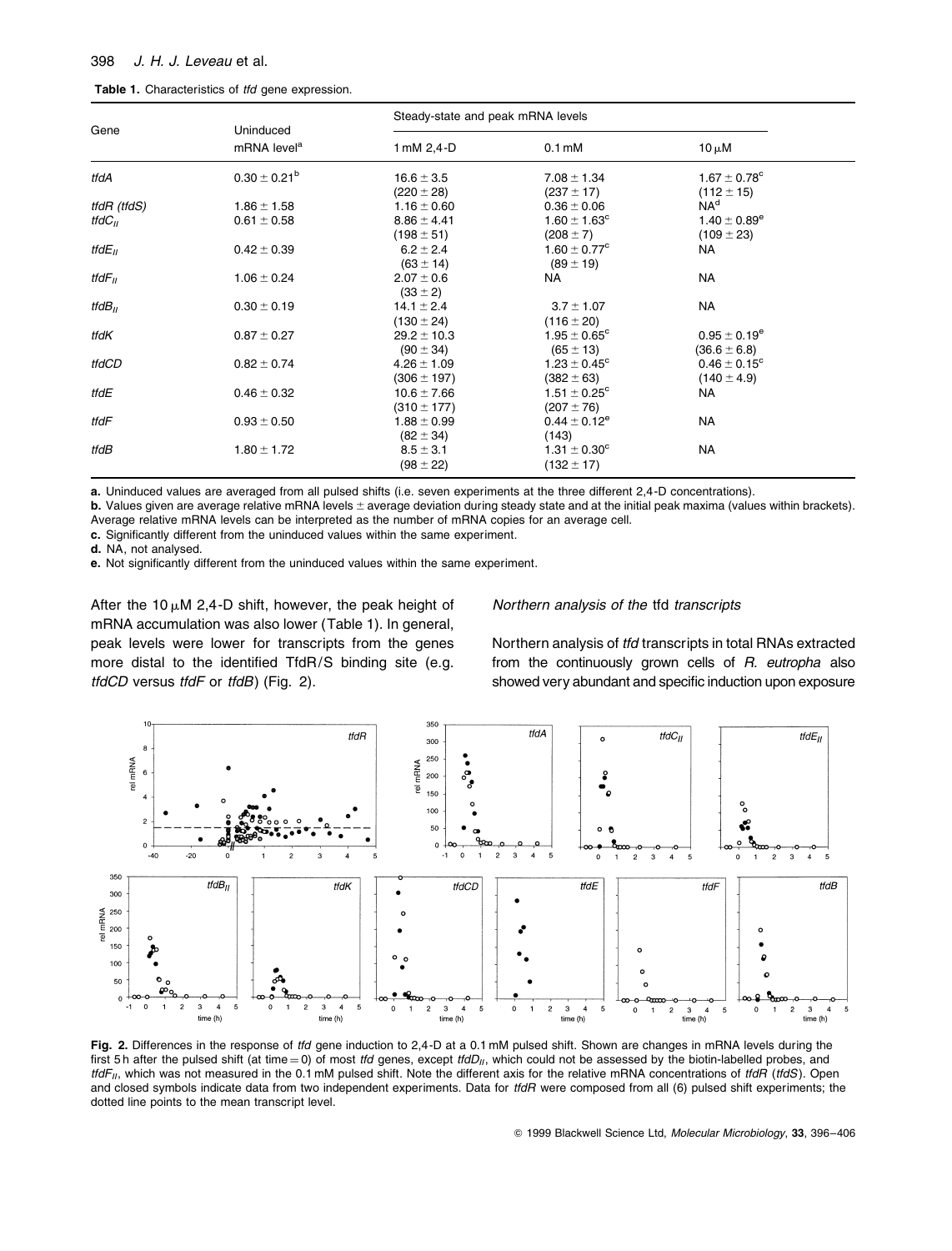

Fig. 3. Dynamics of tfd gene expression and the changes in 2,4 -D and 2,4 -DCP concentrations during the first hour after the shift. A. Data from the 1 mM shift. B. Data from the 0.1 mM shift. Data in this figure were taken from one experiment each (i.e. no average values). Note the distinct delay in mRNA appearance of *tfdB* and *tfdK*.

to  $2,4$ -D (Fig. 4). The finding that no specific tfd transcripts were detected in total RNA extracts from fructosegrown steady-state cells (not shown) was consistent with the results of the dot-blot hybridizations. Probing with a fragment of the tfdA gene clearly indicated a transcript of around 2 kb, which is in agreement with the organization of tfdA as a single transcribed gene (Fig. 1). Blots hybridized with probes for tfdCD or tfdE indicated transcripts at 4 kb and 2 kb. The 4 kb transcript very probably encompasses the *tfdCDEF* genes, starting from the TfdR/Sregulated promoter upstream of the *tfdC* gene (Perkins et al., 1990; Leveau and van der Meer, 1997). The 2 kb

© 1999 Blackwell Science Ltd, Molecular Microbiology, 33, 396-406

band seen with a *tfdCD* probe and with a *tfdE* probe could be derived from the same *tfdCDEF* mRNA species, specifically cleaved between tfdD and tfdE. Blots hybridized with a *tfdB* probe indicated a weak 6 kb and a strong 2.4 kb transcript. The 2.4 kb transcript very probably encompasses the tfdB gene itself. The 6kb transcript could be formed as a long mRNA starting from the tfdC gene and continuing throughout tfdB. Hybridization with the *tfdC<sub>II</sub>* gene showed a weak transcript around  $4 \text{ kb}$ (probably encompassing  $tfdD_{II}C_{II}F_{II}$ ) and stronger ones at  $2.4$  kb and  $1.4$  kb, which might be specifically cleaved or degraded mRNAs. No indication was found of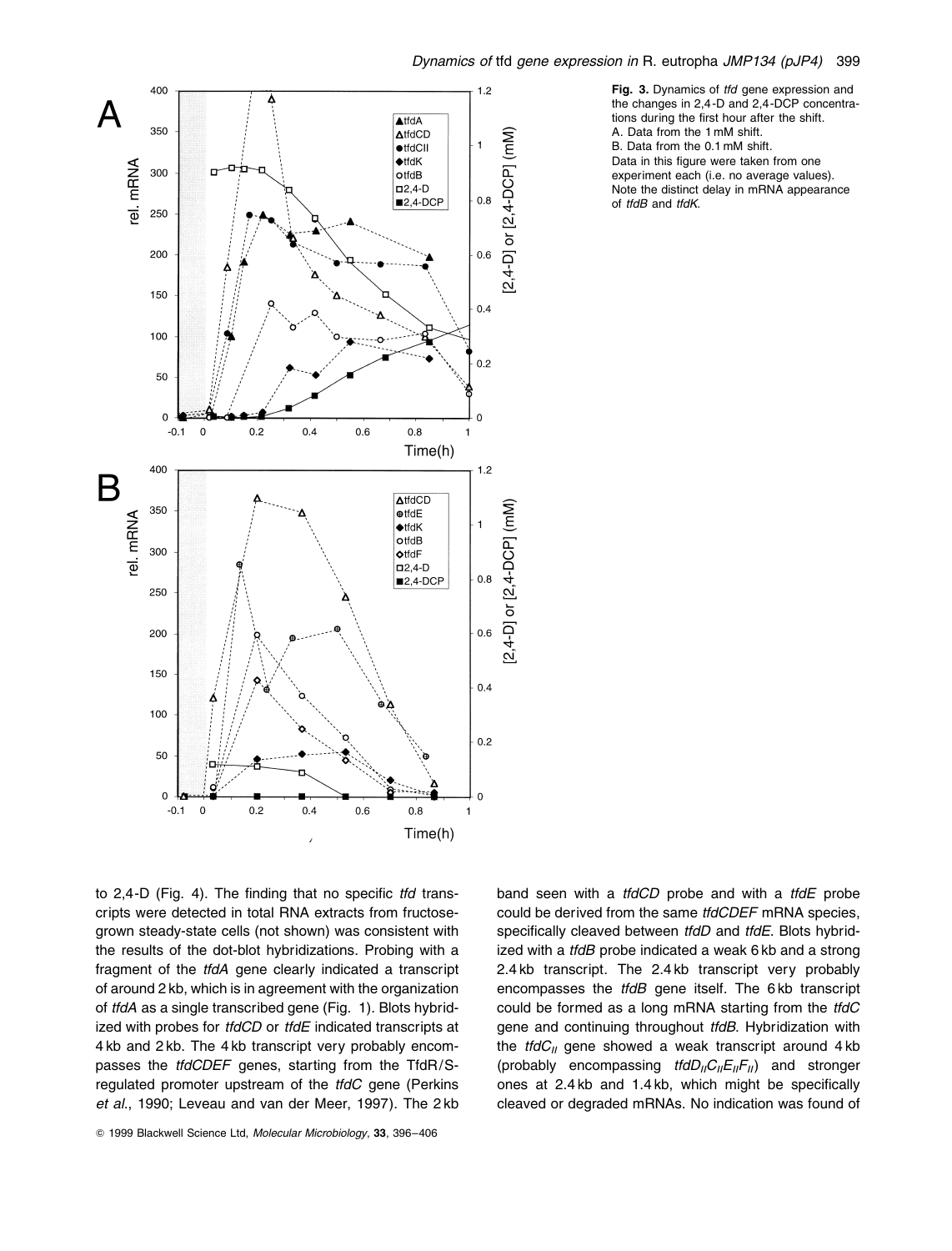

Fig. 4. Northern analysis of the different tfd transcripts by probing with radioactively labelled tfdA, tfdR, tfdB $_{II}$ , tfdC $_{II}$ , tfdCD, tfdB, tfdE and *tfdK* DNA fragments. Approximately  $0.5 \mu$ g of total RNA was blotted in each lane. Shown are lanes with total RNAs extracted from chemostat cultures of R. eutropha, exposed for 15 min to the pulsed shift of 1 mM 2,4 -D. No hybridization signal was found in total RNAs isolated from the culture before the pulsed shift to 1 mM 2,4 -D (not shown). Size markers are indicated on the left in kilobases. Density profiles of the hybridization signals are indicated on the right.

transcripts longer than 4 kb, also including  $t/dB<sub>II</sub>$  and  $t/dK$ . Hybridization with a  $t/dB_{II}$  or with a  $t/dK$  probe again revealed a relatively weak 4 kb transcript, which might be formed by a transcript from both the  $t/dB<sub>II</sub>$  and the tfdK genes. No visible transcripts were detected on blots hybridized with a probe for tfdR, which is probably because of the low expression level of tfdR.

# Transition phase of R. eutropha cells and steady-state tfd expression at 0.1 M or 0.01 mM 2,4-D

At shifts of 0.1 M and 0.01 mM 2,4-D to fructose-grown steady-state R. eutropha cells, only one single burst of mRNA synthesis occurred (Fig. 2). The transition phase of elevated mRNA synthesis, which lasted for about 2 h (in the case of 0.1 mM 2,4-D), was accompanied by removal of 2,4-D in the reactor to undetectably low levels (Fig. 3B). Interestingly, no decrease in 2,4-D occurred in the first 20 min after the pulsed shift, and no 2,4-DCP could be measured in the supernatant of the chemostat culture. There were no significant changes detected in the optical density (OD) of the culture during the transition phase (not shown). Activities of chlorocatechol 1,2 dioxygenase increased immediately after the pulsed shift to reach a plateau of around  $25 \text{ mU} \text{ m} \text{g}^{-1}$  protein after 2h and thereafter. The drop in tfd mRNA levels occurred after excess 2,4-D had disappeared from the reactor (Fig. 3B).

At a pulsed shift of  $10 \mu M$  2,4-D, the response of R. eutropha cells was even shorter. No 2,4-D or 2,4-DCP could be measured at such low substrate concentrations and high cell biomass. An increase in oxygen consumption was measured during the first 20 min immediately after the pulsed shift, but no significant changes in OD of the culture were detected (not shown). Activities of chlorocatechol 1,2-dioxygenase rose directly after the 2,4-D pulse, remained at a rather low level of  $2-5$  mU mg<sup>-1</sup> protein and seemed to disappear slowly from the culture after prolonged incubation at 20 mM fructose plus 10  $\mu$ M 2,4-D.

In general, mRNA levels of the tfd genes during steady state (i.e. when culture parameters no longer changed) were significantly higher than before 2,4-D induction. Exceptions to this were tfdK and tfd $C_{II}$  mRNAs during the 10  $\mu$ M shift and tfdF during the 0.1 mM shift (Table 1).

# R. eutropha enters a complex transition phase upon exposure to 1 mM 2,4-D

After the addition of 2,4-D to 1 mM, degradation of 2,4-D started around 15 min after its addition at an initial rate of 1.1 mM h<sup>-1</sup> (Fig. 3A). This coincided with a sharp increase in oxygen consumption (Fig. 5A) and a concomitant accumulation of 2,4-DCP in the reactor at an initial rate of  $\approx$  0.6 mM h $^{-1}$ . Two minutes after the shift, the activity of chlorocatechol 1,2-dioxygenase had increased to  $5 \text{ mU mg}^{-1}$  protein (as opposed to 1 mU during growth on fructose alone). After 1 h, chlorocatechol 1,2-dioxygenase activity reached 60 mU. Gradually, both the disappearance of 2,4-D and the formation of 2,4-DCP slowed down: 2,4-D reached a minimum concentration of between 0.05 and 0.019 mM, and 2.4-DCP a maximum of  $0.32-$ 0.35 mM in the reactor (concentration range in the two repetitions of the experiments). From 2 h after the shift, 2,4-D accumulated in the reactor from the incoming medium, suggesting that it was no longer degraded. The same was true for fructose (Fig. 5A), and oxygen consumption was zero. 2,4-DCP was only disappearing from the culture by means of dilution with fresh medium. This indicated that the cells were no longer respiring actively. The cells started to wash out from the culture, as judged from OD measurements (Fig. 5A) and from agar plate counts on nutrient broth or MM plus 2,4-D (not shown). This stage of the transition phase coincided with a strong decrease in the tfd mRNA levels to low uninduced values (Fig. 5B). Total protein content of the cells decreased steadily, whereas total RNA per cell remained more or less constant and decreased only slightly in the final stages of this phase (not shown). Chlorocatechol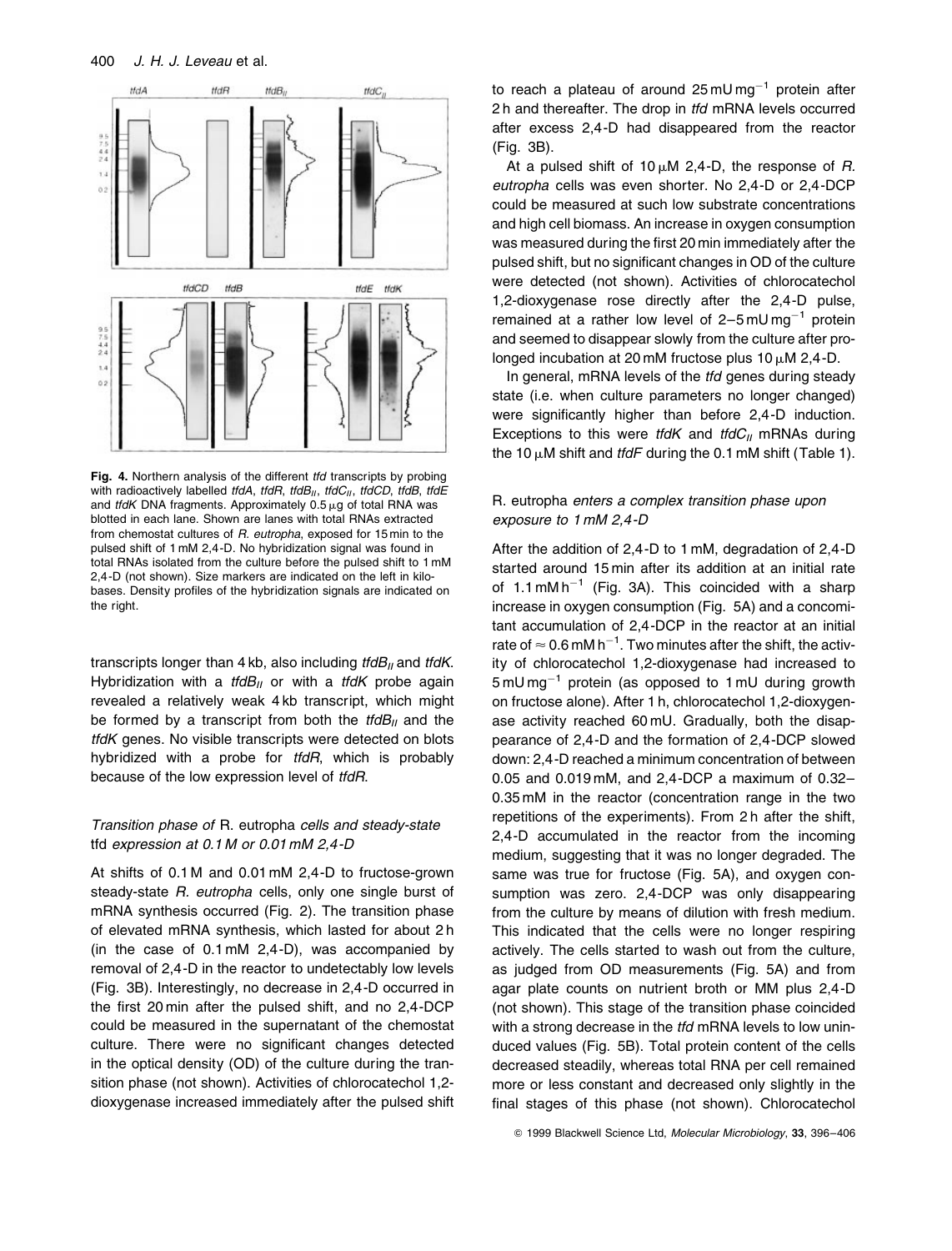



R. eutropha JMP134 (pJP4) cells during the transient phase of tfd gene induction to 1 mM 2,4 -D and subsequent steady state. A. Changes in culture parameters. B. Relative levels of the tfdCD mRNA and activities of chlorocatechol 1,2-dioxygenase (CC 1,2-D). Transition changes of all tfd mRNAs tested, except tfdR and tfdS mRNA, behaved similarly to those shown here for tfdCD. The addition of 2,4 -D to cells in a steady state on 20 mM fructose occurred at time zero. Note the different scales within the time axis of each experiment and the different axes for the parameters. Open, closed and grey circles for the tfdCD mRNA levels represent values from three independent experiments.

1,2-dioxygenase activity also gradually disappeared after 4 h to levels around 20 mU mg<sup>-1</sup> protein.

By 17 h, 2,4-DCP degradation appeared to resume, with 2,4-DCP concentrations reaching undetectable levels within 3 h. During this time, there was a transient accumulation of 3,5-DCC in the reactor to a maximal concentration of 25  $\mu$ M, and the 2,4-D concentration levelled off to about 0.5 mM (Fig. 5A). In the following 3.5 h, the excess 2,4-D was completely degraded, and oxygen consumption had increased. Between 20 and 25 h, we observed a second activation of all tfd genes (except  $tfdR/S$ ) and another decrease to low levels (Fig. 5B). This second rise occurred shortly after the 2,4-D concentration ceased to increase and the disappearance of 2,4-DCP accelerated. The mRNA levels of the second induction reached similar or slightly lower values to those of the first induction phase, depending on the gene analysed. Once the excess 2,4-D was used and

tfd mRNA levels were low again, consumption of fructose started, paralleled by a high rate of oxygen consumption (Fig. 5A). Complete removal of fructose took about 4 h. During this time, cell biomass more than tripled. The calculated doubling time of 2.5 h during this period was close to the fastest doubling time of 1.6h of R. eutropha JMP134 (pJP4) on fructose (Müller and Babel, 1996). The protein content per cell went up again to levels similar to those before the shift, and there was a transient increase (almost twofold) in total RNA content per cell (not shown). A second induction of chlorocatechol 1,2-dioxygenase activity followed the second peak of *tfd* gene activation. This time, the activity of the enzyme continued to rise until the steady state on fructose plus 2,4-D was reached, when it levelled off to an average of  $249 \pm 11$  mU mg<sup>-1</sup> protein (Fig. 5A).

The utilization of excess fructose coincided with the second low of tfd gene expression (Fig. 5). However, once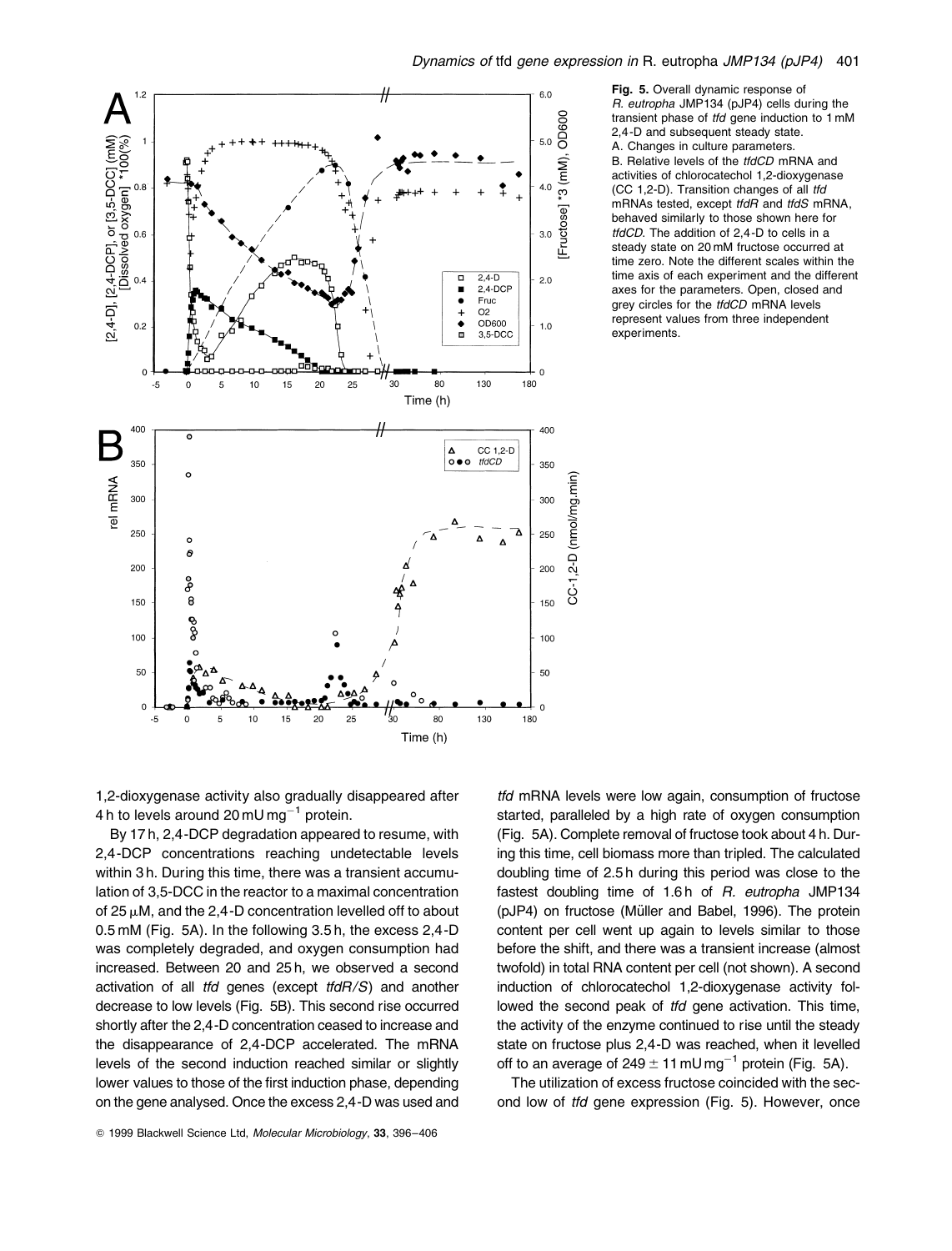## 402 J. H. J. Leveau et al.

this excess was depleted, there was another rise in mRNA levels (Fig. 5B). Within 5 h, the levels of mRNA now stabilized at constant values (Table 1). Among the tfd genes expressed highest at steady state were tfdA, tfdB $\mu$  and  $tfdK$ , with an estimated average of  $14-30$  mRNA copies per cell, followed by tfdB, tfdCD, tfdE, tfdF, tfdC $_{II}$ , tfdE $_{II}$ and  $tfdF_{II}$  with 2-10 copies per cell (Table 1). Expression of  $tfdR$  (and  $tfdS$ ) fluctuated slightly around an average value of between one and two copies per cell (Table 1). Biomass, protein content, total RNA and oxygen consumption now also remained stable. Incoming fructose and 2,4-D were consumed to concentrations below the detection limits, and the pathway intermediates 2,4-DCP and 3,5-DCC were no longer detectable. This new steady state on fructose and 2,4-D was reached after a total of 50 h.

# **Discussion**

Study of gene expression is a powerful tool for monitoring bacterial responses to changing environmental conditions. For this purpose, the use of reporter gene constructs has been very successful. Specific responses of the bacterial cells have been analysed upon a variety of extracellular signals, substrates or stresses by measuring the activity or presence of a reporter protein after specific time intervals (Olsson et al., 1988; Forsberg et al., 1994; Sticher et al., 1997; Vollmer et al., 1997). However, the first signs of cellular response are changes in mRNA transcript levels, rather than enzyme activities. As most mRNA transcripts in bacteria have a half-life of a couple of minutes, response studies have to be performed on a detailed dynamic and temporal scale in order to measure variations in intracellular mRNA pools precisely upon changing environmental conditions. The method we used to study expression of the tfd pathway genes (for 2,4-D degradation) in R. eutropha JMP134 (pJP4) (chemostat cultivation and fast mRNA extraction plus dot-blot hybridizations) allowed the simultaneous analysis of 14 mRNA species with a resolution time of 3-5 min. Our results clearly showed fluctuations in mRNA abundances not observed previously and also revealed interesting details about tfd gene response intensity and time, which would certainly have been missed when analysed at a lower frequency or using reporter proteins and native enzyme activities.

Almost all of the tfd mRNA transcripts (except for that of tfdR/S) showed a common time-dependent expression: upon 2,4-D presence, a steep increase to a sharp peak and a subsequent return to lower levels, which were still higher than levels measured during uninduced conditions. Although this is the type of temporal response observed in various other systems (Baumann et al., 1996; Schwartz et al., 1998; Iyer et al., 1999), there is no a priori reason why this 'overshooting' should occur. One explanation could be that the mRNA synthesis rate (in this case, from

the TfdR/S-regulated promoters) is directly dependent on the concentration of the intracellular signal molecule. Fluctuations in the intracellular concentration of the signal molecule itself would then modulate the responsive promoters likewise. In the 2,4-D degradation pathway, the signal for TfdR/S-mediated expression is 2,4-dichloromuconate (Filer and Harker, 1997), a pathway intermediate resulting from the cleavage of 3,5-dichlorocatechol (Fig. 1). Low constitutive enzyme levels in uninduced R. eutropha cells (such as the 1 mU of chlorocatechol 1,2-dioxygenase activity found during growth on fructose) would result in conversion of a small amount of 2,4-D into 2,4-dichloromuconate initially. This would trigger stronger expression of the tfd genes and lead to synthesis of the 2,4-D pathway enzymes and accumulation of pathway intermediates. However, as soon as the enzyme for 2,4-dichloromuconate conversion itself (i.e. chloromuconate cycloisomerase, product of tfdD) is present at higher levels in the cell, the concentration of 2,4-dichloromuconate drops and causes a decrease in tfd gene expression. The final steady-state values for mRNA transcript abundances were found to be dependent on the added 2,4-D concentration. Such a correlation was also observed for hydrogenase transcript pools and hydrogenase activities in R. eutropha H16 (Schwartz et al., 1998). At higher 2,4-D concentrations in the feed, more tfd mRNA was detectable during steady state of the culture. Consequently, this would be the result of the constant higher pool of 2,4-D intermediates (including 2,4-dichloromuconate) present in the cell at a higher 2,4-D flux through the metabolic pathway. When providing 10  $\mu$ M 2,4-D in the feed, we observed that transcription of tfdK and tfd $C_{II}$  was no longer activated compared with uninduced conditions.

We found a significant correlation between the position of tfd genes relative to the TfdR/S binding site and the time of appearance of that part of the corresponding transcript after 2,4-D induction. The tfdA and tfdC genes that are immediately downstream of a TfdR/S binding site (Streber et al., 1987; Leveau and van der Meer, 1996) were expressed earliest (Fig. 3). The same was found for *tfdC<sub>II</sub>*, which is preceded by *tfdD<sub>II</sub>* with respect to the TfdR/S binding site (Matrubutham and Harker, 1994). The further downstream a particular gene was located, the longer it took for its mRNA to appear (Fig. 3). This would suggest that *tfdCDEFB* and  $tfdD_{II}C_{II}E_{II}F_{II}B_{II}K$ , are each synthesized as single long transcripts, which was confirmed for the *tfdCDEFB* genes. The absence of a visible 7 kb transcript for the second tfd cluster and the much higher relative abundance of mRNAs probed with  $t/dB<sub>II</sub>$  or tfdK versus tfdF suggests that those genes are transcribed in two units, i.e.  $tfdD_{II}C_{II}F_{II}$  and  $tfdB_{II}K$ . This would imply, however, that the later appearance of the  $tfdB_{II}K$  mRNAs results from a different regulatory signal or perhaps a weaker binding affinity of TfdR/S to a site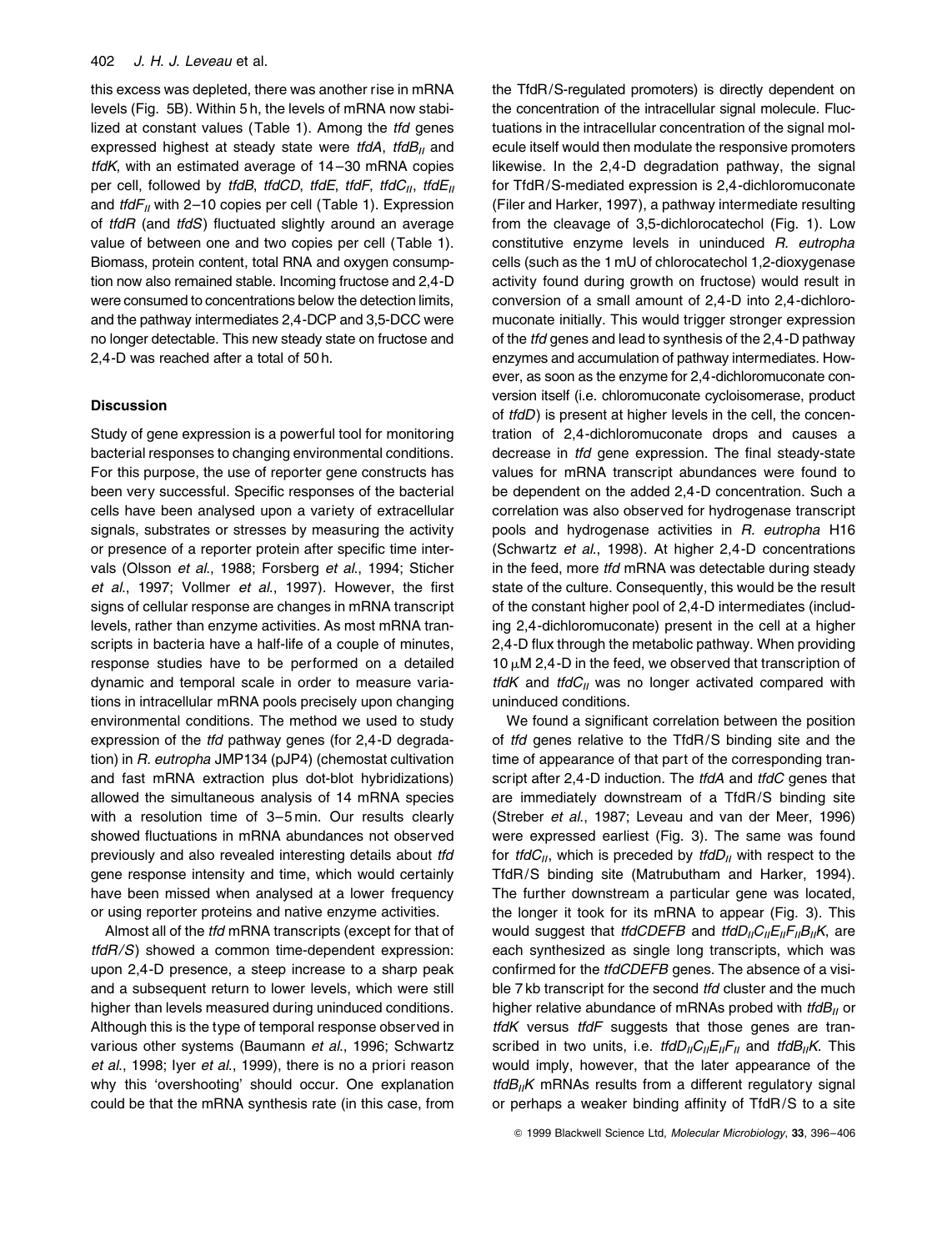upstream of  $tfdB_{II}$ . The different signal intensities observed for genes close to a TfdR promoter (e.g.  $tfdCD$ ) compared with more distal genes (e.g.  $tfdF$ ) might be caused by differential mRNA stability or premature transcription termination, as observed for the cbb genes that encode  $CO<sub>2</sub>$  assimilation in  $R$ . eutropha H16 (Schaferjohann et al., 1996).

The specific oscillatory behaviour of tfd gene expression at concentrations of 1 mM 2,4-D seems to be dictated by the accumulation of 2,4-DCP and its toxic effects on cell metabolism. A bacteriostatic effect of 2,4-DCP results from dissipating the pH gradient across the cytoplasmic membrane and causing efflux of small molecules such as ATP (Heipieper et al., 1991). Toxicity effects of 2,4- DCP were also observed in stirred tank reactors for microbiological treatment of 2,4-D-contaminated waste waters (Oh and Cha, 1996), and in 2,4-D-amended soils (Short et al., 1991). Apparently, during the transition phase, 2,4-DCP was produced faster than it became degraded and became toxic at levels higher than 0.3 mM (in the reactor medium). One explanation for this accumulation is an imbalance in initial mRNA synthesis rates between tfdA and tfdB (and possibly  $tfdB_{II}$ ), resulting in a temporary 100-fold abundance of tfdA mRNA over tfdB mRNA (Fig. 3), compared with only twofold during steady state (Table 1). This may have resulted in much higher levels of 2,4-D-dioxygenase (TfdA) than 2,4-DCP hydroxylase shortly after the pulsed shift and, consequently, accumulation of  $2,4$ -DCP. The finding that  $2,4$ -DCP conversion is the rate-limiting step in 2,4-D metabolism was also observed in Burkholderia cepacia carrying plasmid pJP4 (Daugherty and Karel, 1994). Residual TfdB(II) enzyme activity may have helped the cells in finally recovering from the 2,4-DCP intoxication. The second increase in tfd mRNA levels was the result of a temporarily higher level of 2,4-dichloromuconate in the cells, formed from the excess of accumulated 2,4-D in the reactor. This is also supported by the small transient increase in concentration of 3,5-dichlorocatechol (the precursor of 2,4 dichloromuconate) in the culture supernatant during the period (Fig. 5A). Interestingly, the excess 2,4-D was used up before fructose degradation resumed. Perhaps fructose utilization is repressed by 2,4-D or one of its cellular metabolites. Preferential substrate utilization is known in R. eutropha for benzoate repressing acetate utilization (Ampe and Lindley, 1995). The repression occurs at the level of transcription from the acoE gene, encoding acetyl coenzyme A (acetyl-CoA) synthetase, and is mediated not by benzoate itself, but by catechol, one of its metabolites. The second drop in tfd mRNA levels coincided with the disappearance of the excess 2,4-D in the reactor. Perhaps the excess fructose in the reactor in its turn exerted a temporary repressive effect on tfd expression, as tfd mRNA levels dropped below those found during

the final steady state (during which the actual concentrations of fructose and 2,4-D in the reactor were practically zero). However, as the culture itself was also growing rapidly at this point, increased total RNA content may have led to an underestimation of the relative levels of specific tfd mRNAs.

The organization of the 2,4-D pathway genes in R. eutropha JMP134 (pJP4) is the outcome of a relatively recent evolutionary process (Fulthorpe et al., 1995; van der Meer, 1997), mediated in part by the insertion sequence ISJP4 (Leveau and van der Meer, 1997). The insertion brought in new gene functions (i.e. tfdR-tfdD<sub>II</sub>C<sub>II</sub>E<sub>II</sub>F<sub>II</sub>B<sub>II</sub> and  $t/dK$ ), but disturbed the open reading frame of a regulatory gene tfdT (Leveau and van der Meer, 1997), which posed the necessity for another regulatory system to control expression of the *tfdCDEF* and *tfdB* genes. This task is performed by the tfdR (and tfsS) gene product (Leveau and van der Meer, 1996), which leads to the specific coordinated expression of the complete tfd pathway. The discovery that the second tfd gene cluster is also transcribed during exposure to 2,4-D adds yet another dimension to the complexity of this novel catabolic pathway.

## Experimental procedures

#### Induction experiments

Ralstonia eutropha JMP134 (pJP4) was cultivated continuously at 30°C in a 2.51 reactor (MBR). This strain is able to use 2,4-D as sole carbon and energy source (Don and Pemberton, 1981). The reactor was operated with a volume of 1.2 l at a dilution rate of  $0.05 h^{-1}$  under carbon-limited conditions. Growth medium for uninduced conditions (feed 1) was based on Pseudomonas defined mineral medium (MM; Gerhardt et al., 1981), with a pH of 6.8, and with 20 mM fructose. Cells were grown for at least eight volume changes on feed 1 before being exposed to 2,4-D. This was achieved in a 'block' manner by adding concentrated 2,4-D solution into the reactor to reach a concentration of 0.01, 0.1, 0.5 or 1 mM instantaneously, and changing to growth medium 2, which was identical to feed 1 but supplemented with 0.01, 0.1 or 1 mM 2,4-D. Each chemostat experiment was performed at least twice independently. Throughout the entire experiment, we monitored changes in the following parameters: mRNA levels of the *tfd* genes (i.e. *tfdA, tfdB,* tfdCD, tfdE, tfdF, tfdB<sub>II</sub>, tfdC<sub>II</sub>, tfdE<sub>II</sub>, tfdF<sub>II</sub>, tfdK, tfdR/S, tfdT) and that of the 16S rRNA genes, activities of chlorocatechol 1,2-dioxygenase, cell biomass, concentrations of fructose, 2,4-D, 2,4-DCP and 3,5-DCC in the medium, and oxygen consumption. Biomass was followed by measuring the optical density (OD) at 600 nm. Viability of the cells was determined by counting colony-forming units (cfu) after plating diluted culture aliquots on MM agar plates supplemented with 5 mM 2,4-D or on Nutrient Broth (NB; Biolife) plates.

#### Analytical methods

Fructose concentrations were determined enzymatically using a sucrose/D-glucose/D-fructose kit from Boehringer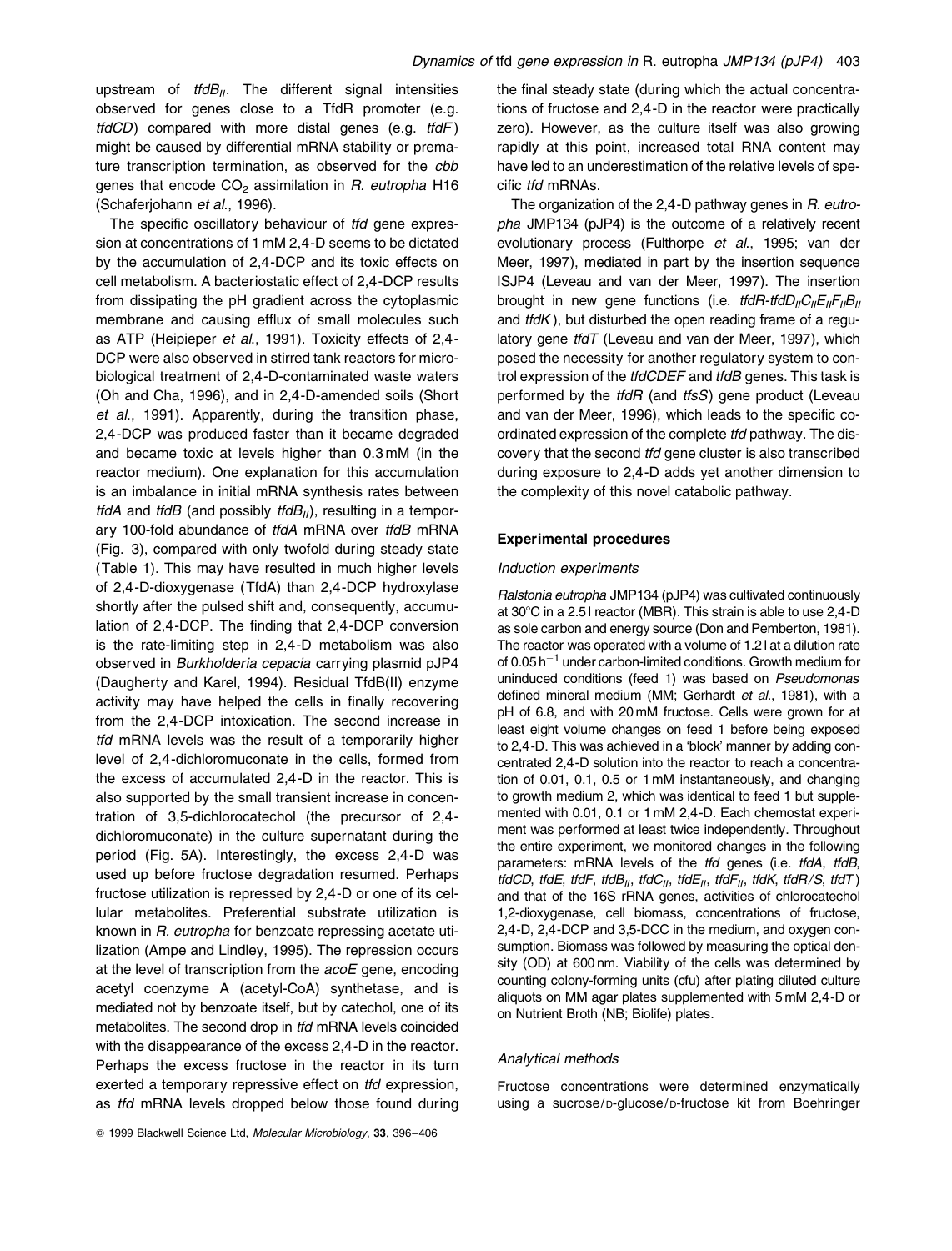## 404 J. H. J. Leveau et al.

Mannheim. The limit of detection for fructose was about 0.1 mM. Concentrations of 2,4 -D, 2,4 -DCP and 3,5-DCC in the culture medium were determined on a Gynkotek HPLC system consisting of a Gina 50 automated injection module, an M480 G gradient pump, on-line degasser and a UVD 340S photodiode array detector. Samples were acidified and  $0.2 \mu m$  or  $0.45 \mu m$  filtered before analysis. The compounds were separated on a Nova-Pak C18 column (Waters-Millipore) using an eluent of 70% methanol-30% 50 mM NaH<sub>2</sub>PO<sub>4</sub> (pH 3) (v/v) at a flow rate of 0.7 ml min<sup>-1</sup>, and subsequently detected at a wavelength of 230 nm. The detection limit for these compounds was  $\approx$  5  $\mu$ M.

# Chlorocatechol 1,2-dioxygenase assay

Samples of 3 ml were taken from the reactor, and crude cell extracts were prepared as described elsewhere (Leveau and van der Meer, 1996). Chlorocatechol 1,2-dioxygenase activity was determined as described previously (Dorn and Knackmuss, 1978a,b) using 3-chlorocatechol as a substrate (a kind gift from B. Jakobs, GBF, Braunschweig, Germany). Protein concentrations of the cell-free extracts were determined according to the method of Bradford (1976) using BSA as a standard.

# Plasmid constructs for the in vitro synthesis of sense and antisense tfd probes

From basically every gene of the *tfd* clusters, short fragments between 250 bp and 900 bp were cloned into pGEM-5Zf or pGEM-7Zf (Promega) and propagated in Escherichia coli DH5 $\alpha$  (Sambrook et al., 1989) (Fig. 1). Sources of the tfd DNA were cloned fragments from the catabolic plasmid pJP4 of R. eutropha JMP134 (Don et al., 1985; Leveau and van der Meer, 1996; 1997). All clones were verified by restriction mapping and/or partial DNA sequencing.

# In vitro synthesis of sense and antisense tfd probes

One microgram of each pGEM-derived plasmid (see above) was linearized by restriction enzyme digestion in such a way as to allow insert-specific transcription from either the T7 or the SP6 promoter. In vitro transcription reactions were carried out with biotin-16-UTP and T7 or SP6 RNA polymerase as suggested by the manufacturer (Boehringer Mannheim). After synthesis, the template DNAs were degraded by incubation with RNase-free DNase I (Boehringer Mannheim), and the RNAs were precipitated. This procedure was performed successfully for all probes, except for  $tfdD_{II}$ . For unknown reasons, insufficient antisense transcripts were formed from the template DNA of  $tfdD_{II}$ . Therefore,  $tfdD_{II}$  was excluded from the analysis. All probes were checked for their specificity in Southern hybridizations with total genomic DNA of R. eutropha, digested with different restriction enzymes and with the original plasmids containing the cloned fragments of pJP4 with the tfd genes on them. In all cases, the expected banding patterns were observed. Slight cross-hybridization was found between probes for similar genes (e.g. tfdC probe with the  $tfdC_{II}$  gene); however, these signals could only be observed upon very long exposure and contributed to less than 1% of the hybridization signals derived with the true probe target. Antisense probes for *tfdA*, *tfdCD* and *tfdB* were also checked in Northern hybridizations with total RNA isolated from R. eutropha during steady-state growth on fructose and during growth on fructose plus 2,4-D (see below). For the tfdCD antisense probe, a small cross-hybridization with the ribosomal RNAs was detected, which may have resulted in overestimating the background uninduced level of transcription from the tfdCD genes.

# RNA extraction

Samples (3-6 ml) were taken directly from the chemostat. Cells spun down in a 30 s centrifugation step, and the pellets were immediately resuspended in saline TE (10 mM Tris-HCl, pH 8.0, 1 mM EDTA and 100 mM NaCl), buffer II (20 mM sodium acetate, 1 mM EDTA, 0.5% SDS, pH 5.5) and acid phenol at  $60^{\circ}$ C as described by Aiba et al. (1981). Total RNAs were purified further by phenol-chloroform extractions, precipitation and DNase I digestion (RNase-free). Finally, RNAs were stored with two volumes of ethanol and 0.1 volume of sodium acetate ( $pH$  5.2) at  $-20^{\circ}$ C. Volumetric losses during extraction equalled 40% of the initial sample volume. RNA concentrations were determined spectrophotometrically.

# Northern hybridizations of tfd mRNAs

Total RNAs (0.1, 1 and 10  $\mu$ g) from uninduced cells (i.e. during growth on 20 mM fructose) and from induced cells (i.e. 10-20 min after the addition of 2,4-D) were treated with glyoxylate to denature and then separated on phosphatebuffered agarose gel as described by Ausubel et al. (1995). An RNA size marker (Life Technologies) was included on each side of the gel. After electrophoresis, the gels were blotted onto Hybond N-Plus membrane (Amersham) by capillary action. Membranes were treated with UV light in a Stratalinker to fix RNAs irreversibly. Hybridization was carried out with radioactive-labelled probes at 68°C. As probes, we used DNA inserts of the various pCBA plasmids, recovered by appropriate restriction enzyme digestion and labelled using a randomprimed DNA labelling kit (Boehringer Mannheim).

# Dot-blot hybridization of tfd mRNAs

Total RNAs were recovered by centrifugation and washing with 70% ethanol, and dissolved in  $350 \mu$  of water. Tenfold (for all time samples) and 100-fold (for samples in peaks) dilutions of the RNAs were prepared. Equal volumes (25  $\mu$ l) of total RNA for each time sample and for each dilution were blotted onto positively charged nylon membranes (Qiagen) in a dot-blot manifold (Gibco Life Technologies) containing a 96-well 3 mm gasket. Multiple identical blots were prepared directly after each other, as each blot was only used for a single hybridization. Included on each blot were a series of DNA standards. These standard series were composed of dilutions of the plasmid DNA containing the insert used for producing the complementary antisense RNA and of aliquoted dilutions of total genomic DNA of R. eutropha JMP134 (pJP4). Concentrations of plasmid and total DNA were determined from comparing intensities of serially diluted samples, stained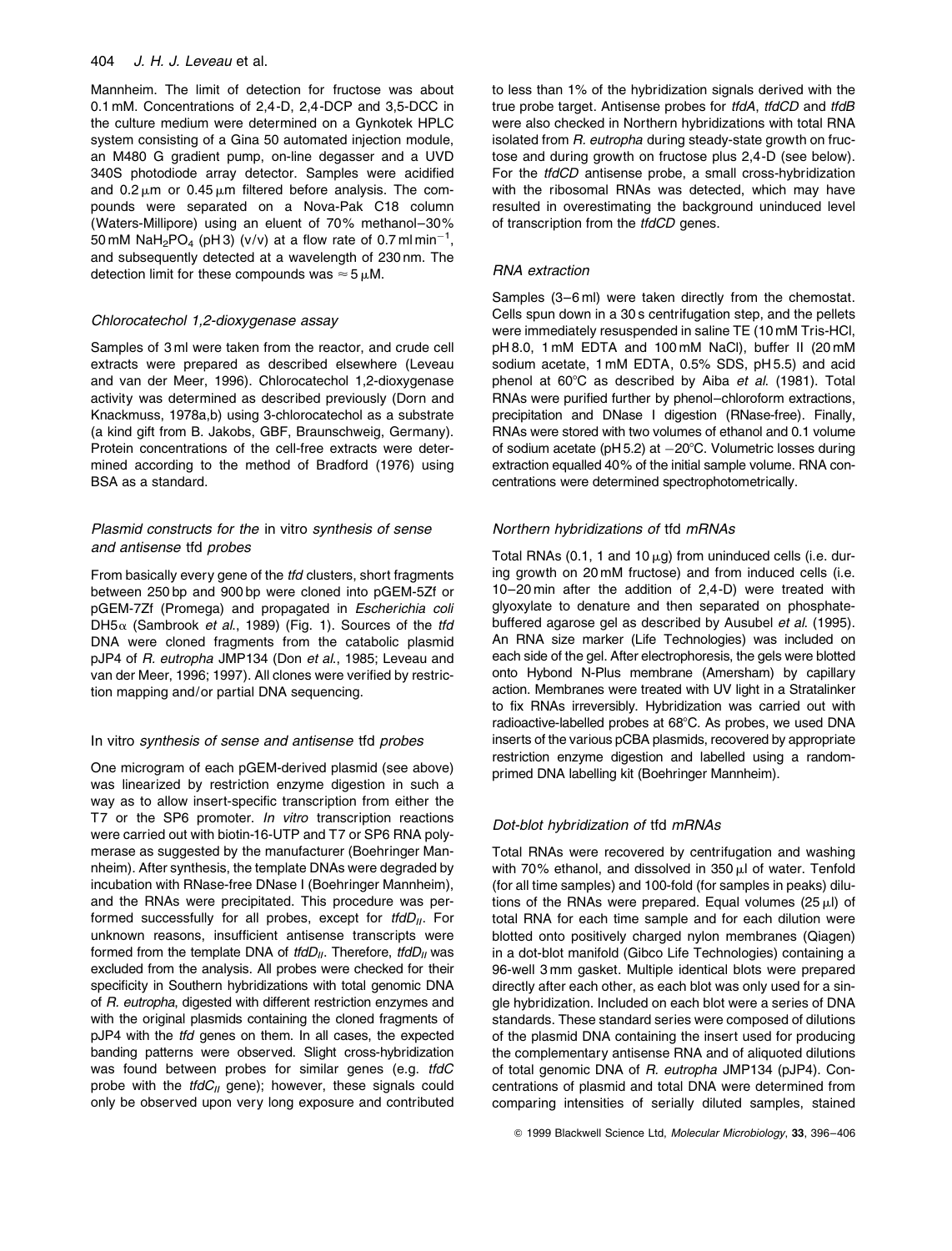with ethidium bromide and irradiated with UV light, with those of a  $\lambda$ -DNA standard (370 ng  $\mu$ l<sup>-1</sup>; Appligene).

Prehybridization, hybridization of the membranes to the antisense biotin-labelled mRNAs and streptavidin-alkaline phosphatase detection of the bound probes was carried out as described previously (Baumann et al., 1996). Membranes were exposed for different time periods to Amersham Hyper film MP. Other RNAs isolated from the same chemostats at regular time intervals were dot-blotted separately and used for hybridizations with sense probes.

The only exception to this protocol was hybridizations with a probe for the 16S rRNA. This probe consisted of an oligonucleotide (EUB338, 5'-GCTGCCTCCCGTAGGAGT-3') (Amann et al., 1995) that was labelled with biotin-16-ddUTP using terminal transferase according to the instructions of the supplier (Amersham). Hybridization temperature and conditions for the EUB probe were 2h at  $55^{\circ}$ C, after which the streptavidin-alkaline phosphatase detection was carried out.

## Quantification of the mRNA levels

Autoradiograms were scanned on a laser densitometer (Molecular Dynamics). The density volumes of the dots were quantified with IMAGEQUANT (Molecular Dynamics) by applying a grid on the scanned blot and using the function 'local background' for background correction. Quantification data were then processed further with EXCEL (Microsoft) and KALEIDAGRAPH PPC (Synergy Software). mRNA levels were calculated relative to the densities of the DNA standard series and to the amount of total RNA blotted, as outlined below. A non-linear standard curve was obtained by expressing all DNA standards as total amount of tfd gene copies per dot versus the observed density volume. For this, we assumed a size of the R. eutropha chromosome of 3.5 Mb and a size of 3.5 kb for the pCBA plasmids and, hence, molecular masses of  $3.72 \times 10^{-6}$  µg and  $3.72 \times 10^{-9}$  µg respectively. As we found previously that pJP4 occurs in monocopy in R. eutropha (Leveau and van der Meer, 1997), this implied that  $1 \mu$ g of R. eutropha JMP134 (pJP4) DNA contained  $2.7 \times 10^8$  tfd gene copies (and  $5.4 \times 10^8$  for *tfdR* because of its duplication). Parameters of the non-linear standard curves were derived with KALEIDA-GRAPH using the general hyperbolic equation  $v = m1*m0/$  $(m2 + m0)$ , where m0 stands for the amount of copies per dot,  $v =$  the density volume of the dot, and m1 and m2 are the curve parameters. Parameters that gave the best fit were used to calculate total amounts of tfd mRNA copies in each time sample. For peak values (i.e. with the highest density volumes), we used the 100-fold diluted RNAs wherever possible; otherwise, we used the density volumes from the 10-fold diluted RNAs. Average differences between amounts of mRNA copies calculated from undiluted samples versus 10-fold diluted ones was a factor of 9; between 10-fold and 100-fold diluted RNAs a factor of 4. Finally, the amounts of mRNA copies were divided by the total RNA amount blotted (per  $\mu$ g) and by a factor of 10<sup>8</sup>, assuming that  $\approx$  1  $\mu$ g of RNA was isolated from  $10^8$  cells (including losses in our sampling procedure). These final values are referred to as relative mRNA levels and can be interpreted as the average mRNA copy number per cell. Aspecific background hybridization to DNA contamination in isolated total RNA was low: hybridization with sense tfd probes gave, on average, relative mRNA

© 1999 Blackwell Science Ltd, Molecular Microbiology, 33, 396-406

levels between 0 and 0.03 throughout the experiment (not shown), which were well below the antisense values.

## Acknowledgements

The authors thank Paolo Landini, Sol Resnick and Rik Eggen for critical reading of the manuscript.

# **References**

- Aiba, H., Adhya, S., and de Crombrugghe, B. (1981) Evidence for two functional gal promoters in intact Escherichia coli cells. J Biol Chem 256: 11905-11910.
- Amann, R.I., Ludwig, W., and Schleifer, K.-H. (1995) Phylogenetic identification and in situ detection of individual microbial cells without cultivation. Microbiol Rev 59: 143-169.
- Ampe, F., and Lindley, N.D. (1995) Acetate utilization is inhibited by benzoate in Alcaligenes eutrophus: evidence for transcriptional control of the expression of acoE coding for acetyl coenzyme A synthetase. J Bacteriol 177: 5826-5833.
- Ausubel, F.M., Brent, R., Kingston, R.E., Moore, D.D., Seidman, J.G., Smith, J.A., et al. (eds) (1995) Current Protocols in Molecular Biology. New York: John Wiley and Sons.
- Baumann, B., Snozzi, M., Zehnder, A.J.B., and van der Meer, J.R. (1996) Dynamics of denitrification activity of Paracoccus denitrificans in continuous culture during aerobicanaerobic changes. J Bacteriol 178: 4367-4374.
- Bradford, M.M. (1976) A rapid and sensitive method for the determination of microgram quantities of protein utilizing the principle of protein-dye binding. Anal Biochem 72: 248±254.
- Daugherty, D.D., and Karel, S.F. (1994) Degradation of 2,4 dichlorophenoxyacetic acid by Pseudomonas cepacia DBO1 (pRO101) in a dual-substrate chemostat. Appl Environ Microbiol 60: 3261-3267.
- Don, R.H., and Pemberton, J.M. (1981) Properties of six pesticide degradation plasmids isolated from Alcaligenes paradoxus and Alcaligenes eutrophus. J Bacteriol 145: 681-686.
- Don, R.H., and Pemberton, J.M. (1985) Genetic and physical map of the 2,4 -dichlorophenoxyacetic acid degradative plasmid pJP4. J Bacteriol 161: 466-468.
- Don, R.H., Weightman, A.J., Knackmuss, H.-J., and Timmis, K.N. (1985) Transposon mutagenesis and cloning analysis of the pathways for degradation of 2,4-dichlorophenoxyacetic acid and 3-chlorobenzoate in Alcaligenes eutrophus JMP134 (pJP4). J Bacteriol 161: 85-90.
- Dorn, E., and Knackmuss, H.-J. (1978a) Chemical structure and biodegradability of halogenated aromatic compounds. Two catechol 1,2-dioxygenases from a 3-chlorobenzoategrown pseudomonad. Biochem J 174: 73-84.
- Dorn, E., and Knackmuss, H.-J. (1978b) Chemical structure and biodegradability of halogenated aromatic compounds. Substituent effects on 1,2-dioxygenation of catechol. Bio $chem$  J 174: 85-94.
- Farhana, L., and New, P.B. (1997) The 2,4 -dichlorophenol hydroxylase of Alcaligenes eutrophus JMP134 is a homotetramer. Can J Microbiol 43: 202-205.